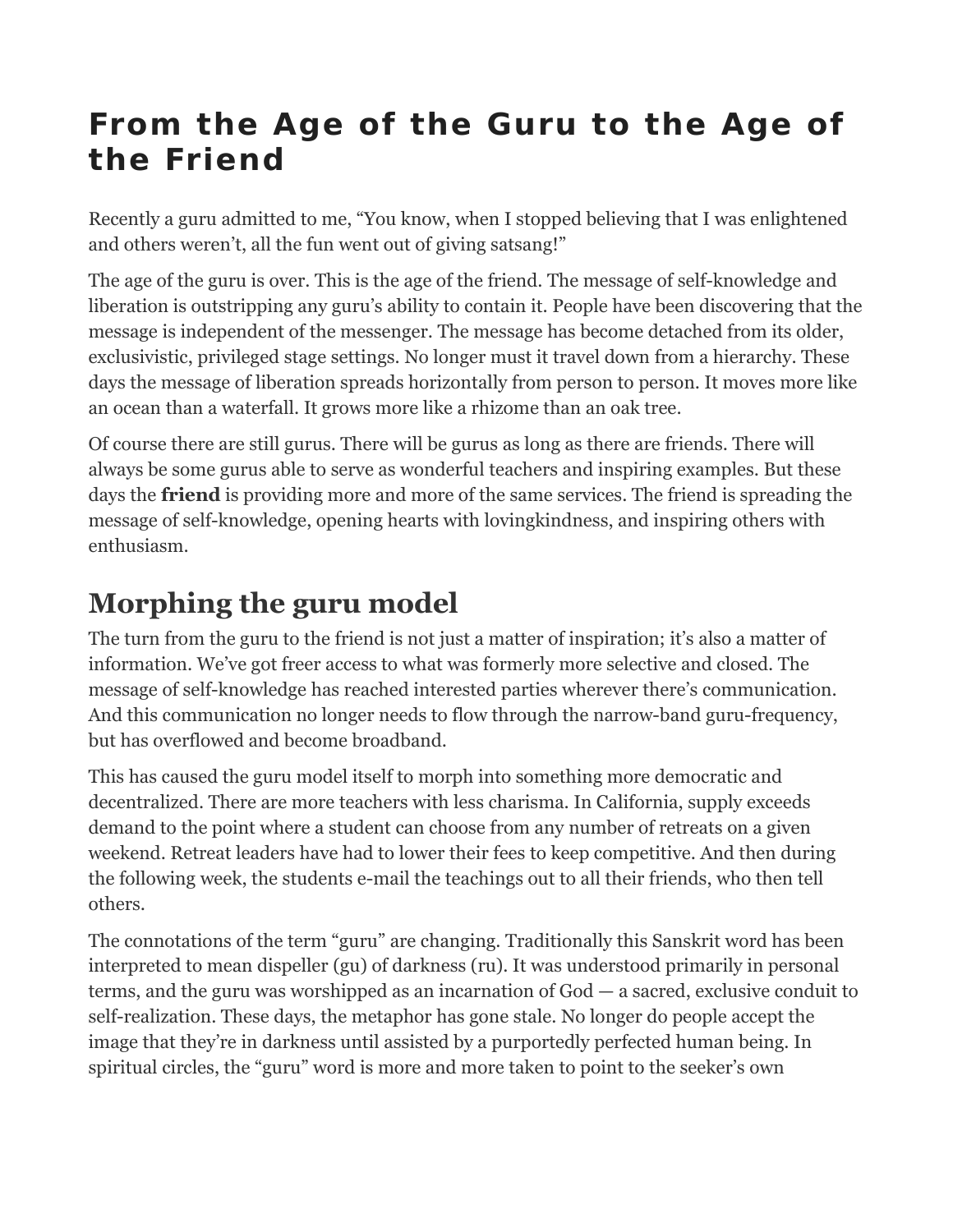## **Exclusivity not politically correct**

No longer can people believe that liberation speaks only Tibetan, or that the world was created from holy Sanskrit syllables. People are saying, "If it can't be said in my language, then it isn't so universal after all." Even as recently as thirty years ago, seekers of self-awareness had to trek to India or the Himalayas to see someone who could impart a message of liberation. These days there are many routes: Barnes & Noble, Borders, Amazon, Yahoo, Google, mobile phones and BlackBerries. Teachings that used to be limited to a select few are now being joyously shared between friends in any language. Even decades ago, you had to go to ashrams or temples and maybe wait three days before the keepers would let you enter. Now the same message can be found in coffee shops, living rooms, cyber chat-rooms and even prisons. A few of the younger gurus are beginning to adapt their teachings to this new democratic tone. They've backed off from the stance of exlusivity and have come closer to celebrating friendship and enlightened ordinariness. And other gurus are digging in their heels and sticking to the old story.

### **Warts and information**

Public figures are now commonplace. We know more about more people. We see their warts and indiscretions. This is inevitable in today's infoculture where bloggers and paparazzi themselves can get famous. The older guru model can't survive this much information. According to the older and exalted versions of the guru model, the guru is a unique and perhaps perfected example of humanity. Maybe divinity in temporary human clothing. Some have even said that the guru is beyond God. But as information increases, it becomes much harder for this image to survive. High perfection becomes low comedy with each new revelation of vegetarian gurus caught eating chiliburgers, celibate gurus discovered having affairs with their PR chiefs, or miracle-wielding gurus photographed with trinkets in the folds of their sleeves.

Information on gurus abounds in ways that were unthinkable a while ago. There's up-close and personal information in books such as [Feet of Clay,](http://www.amazon.com/exec/obidos/redirect?tag=greggoodephil-20&path=tg/detail/-/0684834952/qid=1111951876/sr=1-3/ref=sr_1_3?v=glance&s=books) [Mother of God,](http://www.amazon.com/exec/obidos/redirect?tag=greggoodephil-20&path=tg/detail/-/1570270430/ref=pd_sim_b_1?v=glance) or [Enlightenment](http://www.amazon.com/exec/obidos/redirect?tag=greggoodephil-20&path=tg/detail/-/0972635718/qid=1111952354/sr=1-2/ref=sr_1_2?v=glance&s=books)  [Blues.](http://www.amazon.com/exec/obidos/redirect?tag=greggoodephil-20&path=tg/detail/-/0972635718/qid=1111952354/sr=1-2/ref=sr_1_2?v=glance&s=books) There are websites such as Jerry Katz's famous [Nonduality.com,](http://nonduality.com/) which has helped deconstruct the older guru model by its sheer breadth of expression, and by listing so many gurus, including literary and movie characters. Then there's **[Sarlo's Guru Ratings](http://www.globalserve.net/~sarlo/Ratings.htm)** pages, which freely give subjective and personal scores to gurus, along with their anti-sites where possible. There's Jody Radzik, who for years has been a fly in the ointment, reminding people that a guru's image of perfection is created by the student's idealizations. Recently Jody has come up with [guruphilac.org,](http://www.guruphiliac.org/) an newsy info blog with guru refugee-sites and other poop and scoop that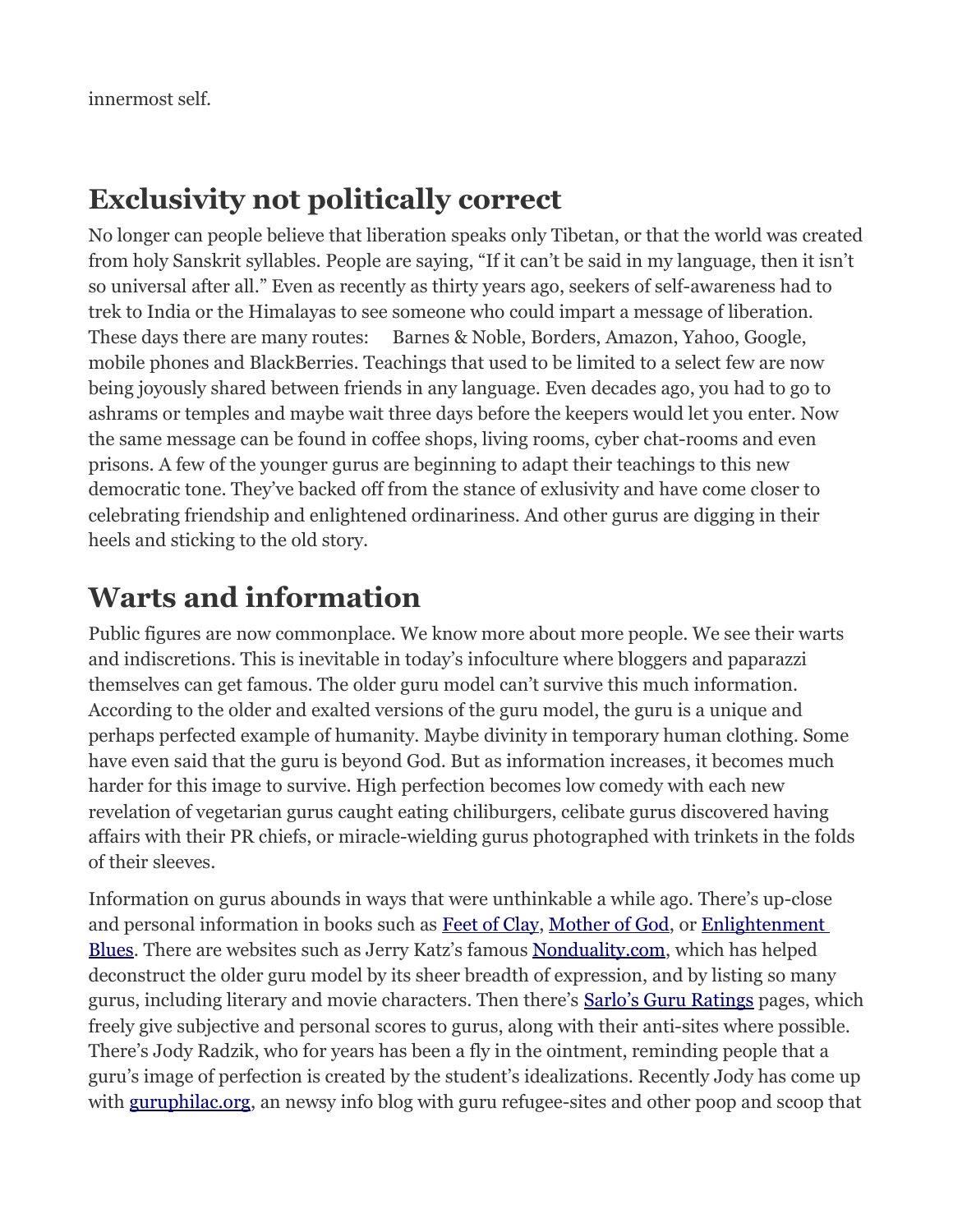makes it much harder to idealize the guru.

### **But what about enlightenment by transmission?**

But it's not always about the message. Another angle to the guru model is the notion of *enlightenment by transmission* (EBT). In the EBT model, the special thing is the guru's very presence. It has nothing to do with information or the words spoken, but everything to do with the special state the guru is thought to be in. The evidence for this state is thought to be the certain glow and energetic vibrancy which can be felt by devotees in the presence of the guru, especially in large group meetings. According to the EBT model, if the disciple gets physically, emotionally or psychically close to the guru, this state can be transmitted from the guru to the disciple. The transmission can be instantaneous or progressive over years. But thinking is starting to change on this aspect as well.

People are asking about the relations between this energy and enlightenment. "Is this energy really what constitutes enlightenment, or is enlightenment something else altogether?" "If this energy **can** be transmitted, then why does the blissful feeling dissipate in me and not remain?" "Why do I feel the same way now in the presence of my guru that I felt many years ago at a Bruce Springsteen concert?" "After spending three decades in the guru's presence, why don't I possess this energy so that I can then go on to transmit it to someone else?" "What is the relation between me and the energy? Whose energy is it? Am I the energy or the experiencer of the energy?"

In the West since the 60's and the Vietnam phenomenon, there's less reliance on authority, lower patience for rigid hierarchies, and diminished credulity towards metanarratives (as Jean-Francois Lyotard wrote in **The Postmodern Condition**.) Causal explanations tend to be more rhizomatic and less arboreal – we don't look as much for single causes, we look more for interactive scenarios and networks of relations.

This kind of orientation has changed how people respond to the EBT model as well. There's more knowledge about psychology, group dynamics and human energetics. What used to be more mystical has become more naturalized. What used to be attributed to a very special person is now seen as more of a social phenomenon. These days for example, the contributions of the observer and her conditioning play a much larger role in psychological explanations. This includes the EBT model. What might have been seen a century ago as the guru's divine energy might now be seen as dependent on projection from people with very strong and similar beliefs. The guru's special glow might now be seen as the same kind of charisma possessed by politicians and celebrities. Where the guru is concerned, projection and charisma depend on expectations, which take their shape depending on images in social settings and spiritual writings. There's not as great a tendency to see the guru as a single,